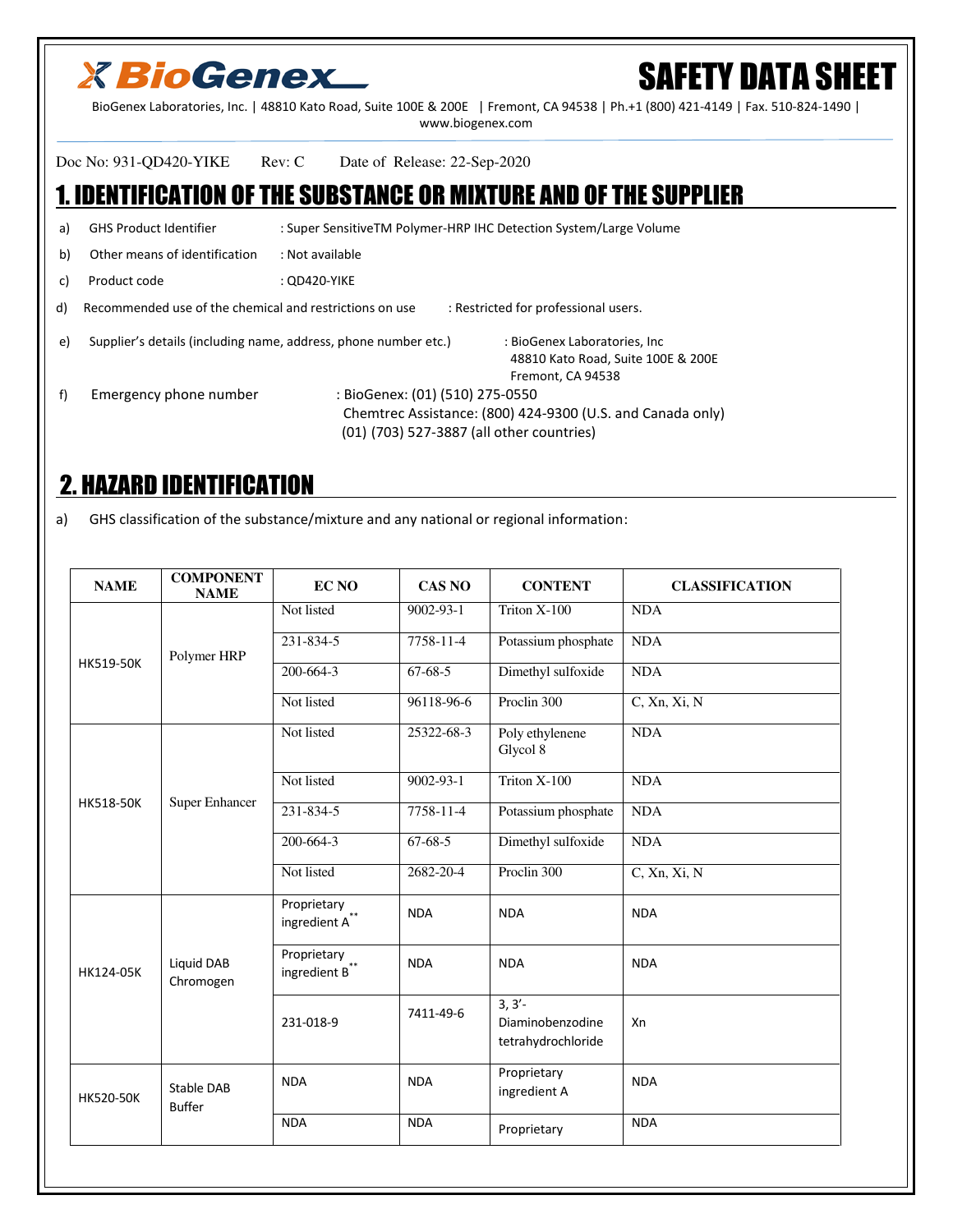| <b>X BioGenex</b><br><b>SAFETY DATA SHEET</b><br>BioGenex Laboratories, Inc.   48810 Kato Road, Suite 100E & 200E   Fremont, CA 94538   Ph.+1 (800) 421-4149   Fax. 510-824-1490  <br>www.biogenex.com |
|--------------------------------------------------------------------------------------------------------------------------------------------------------------------------------------------------------|
| ingredient A                                                                                                                                                                                           |
| GHS label elements, including precautionary statements<br>b)                                                                                                                                           |
| <b>HK124-05K</b>                                                                                                                                                                                       |
| LABELING<br>$\ddot{\cdot}$                                                                                                                                                                             |
| SIGNAL WORD: WARNING                                                                                                                                                                                   |
| Contains:<br>DAB                                                                                                                                                                                       |
| <b>Risk Phrases:</b>                                                                                                                                                                                   |
| R 36/37/38 Irritating to eyes, respiratory system and skin                                                                                                                                             |
| Safety Phrases:                                                                                                                                                                                        |
| S 26 In case of contact with eyes, rinse immediately with plenty of water and seek medical advice                                                                                                      |
| <b>HK520-50K</b>                                                                                                                                                                                       |
| LABELING                                                                                                                                                                                               |
|                                                                                                                                                                                                        |
| CONTAINS: DIMETHYL FORMAMIDE                                                                                                                                                                           |
| <b>RISK PHRASES</b>                                                                                                                                                                                    |
| R61 : May cause harm to the unborn child.                                                                                                                                                              |
| SAFETY PHRASES                                                                                                                                                                                         |
| S38 : In case of insufficient ventilation, wear suitable respiratory equipment.                                                                                                                        |
| S39 : Wear eye/face protection.                                                                                                                                                                        |
| S45 : In case of accident or if you feel unwell, seek medical advice immediately (show label where possible).                                                                                          |
| S53 : Avoid exposure - obtain special instructions before use.                                                                                                                                         |
| S60 : This material and/or its container must be disposed of as hazardous waste.                                                                                                                       |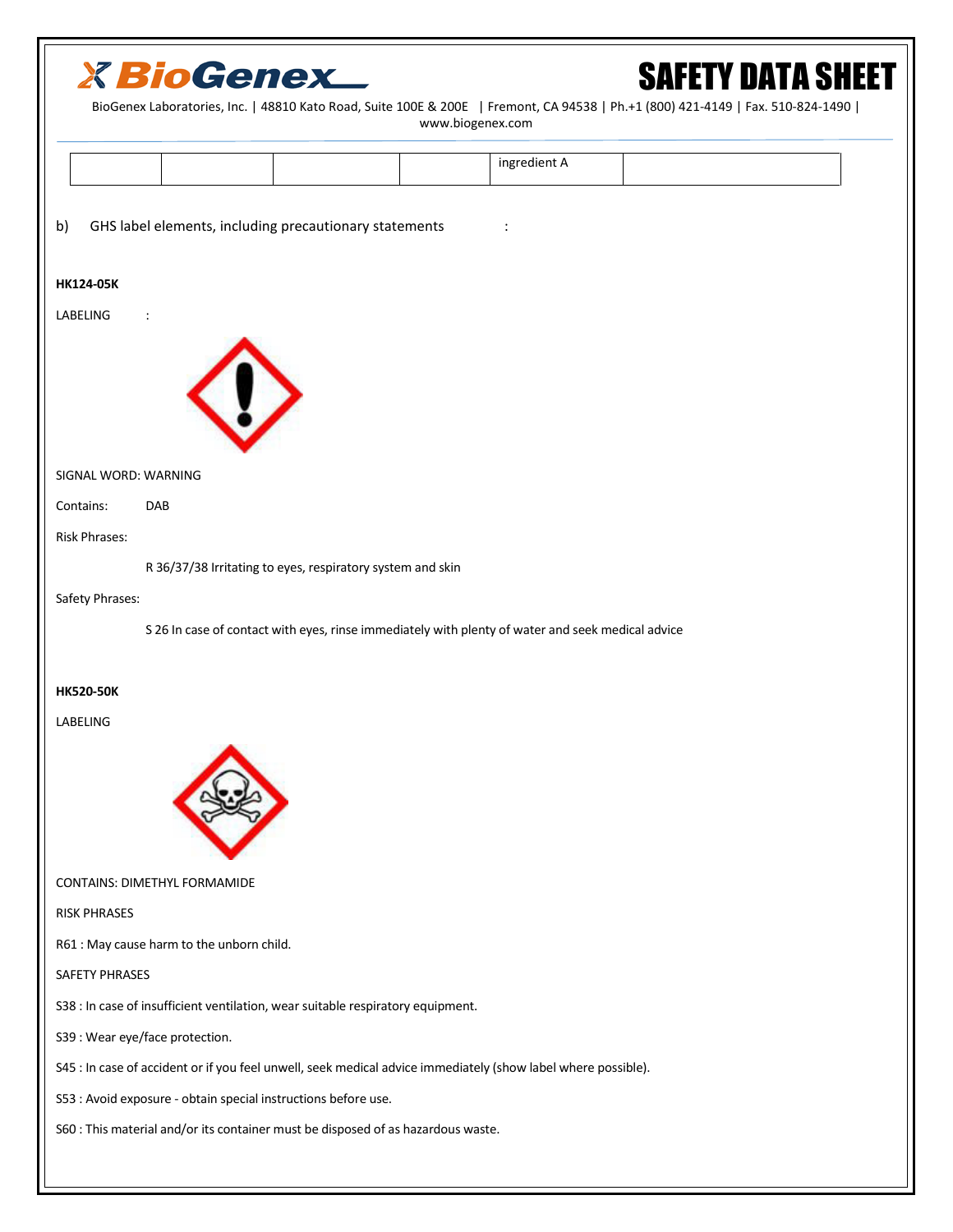

## FETY DATA SHEET

BioGenex Laboratories, Inc. | 48810 Kato Road, Suite 100E & 200E | Fremont, CA 94538 | Ph.+1 (800) 421-4149 | Fax. 510-824-1490 | www.biogenex.com

P11 : Restricted to professional users.

c) Other hazards which do not result in the classification or are not covered by the GHS: Restricted to professional users.

NDA

### 3. COMPOSITION/INFORMATION ON INGREDIENTS

#### Substance

a) Chemical identity in the settlement of the Mixture

b) Common name, synonyms, etc : NDA

c) CAS number and other unique identifiers

| PART NO.         | <b>CHEMICAL NAME</b>                      | <b>SYNONYMS</b>               | CAS NO.        | <b>PERCENT</b> | <b>EINECS#</b> |
|------------------|-------------------------------------------|-------------------------------|----------------|----------------|----------------|
|                  |                                           |                               |                |                |                |
| HK124-05K        | 3, 3'-Diaminobenzodine tetrahydrochloride | <b>DAB</b>                    | 7411-49-6      | $***$          | 231-018-9      |
| <b>HK520-50K</b> | Proprietary ingredient A**                | ---                           | $\blacksquare$ | $50$           |                |
|                  | Proprietary ingredient B**                | ---                           |                | $>50$          |                |
| <b>HK518-50K</b> | Sodium Azide                              | Sodium salt of hydrazoic acid | 26628-22-8     | $< 1\%$        | 247-852-1      |
|                  |                                           | Smite; Azium.                 |                |                |                |
| <b>HK519-50K</b> | Sodium Azide                              | Sodium salt of hydrazoic acid | 26628-22-8     | $<$ 1%         | 247-852-1      |
|                  |                                           | Smite; Azium.                 |                |                |                |

*\*\* For the proprietary ingredient, specific chemical identity is being withheld as a trade secret.* 

### 4. FIRST AID MEASURES

**HK520-50K, HK124-05K, HK518-50K, HK519-50K**

 EYES: Flush eyes with plenty of water for at least 15 minutes, occasionally lifting the upper and lower lids. Do NOT allow victim to rub or keep eyes closed.

 SKIN: Flush skin with plenty of soap and water for at least 15 minutes while removing contaminated clothing and shoes. Wash clothing before reuse.

INGESTION: Never give anything by mouth to an unconscious person. Rinse mouth with water. Consult a physician

INHALATION: Move the victim to fresh air immediately. If not breathing, give artificial respiration. If breathing is difficult, give oxygen.

Notes to Physician: Treat symptomatically and supportively. No specific antidote exists.

### 5. FIRE-FIGHTING MEASURES

**HK520-50K, HK124-05K, HK518-50K, HK519-50K**

a) Suitable (and unsuitable) extinguishing media :

 Use extinguishing media appropriate for the surrounding fire: dry chemical, foam, carbon dioxide or water. Water spray may be used to cool fire and/or protect response personnel.

b) Specific hazards arising from the chemical (e.g. nature of any hazardous combustion products):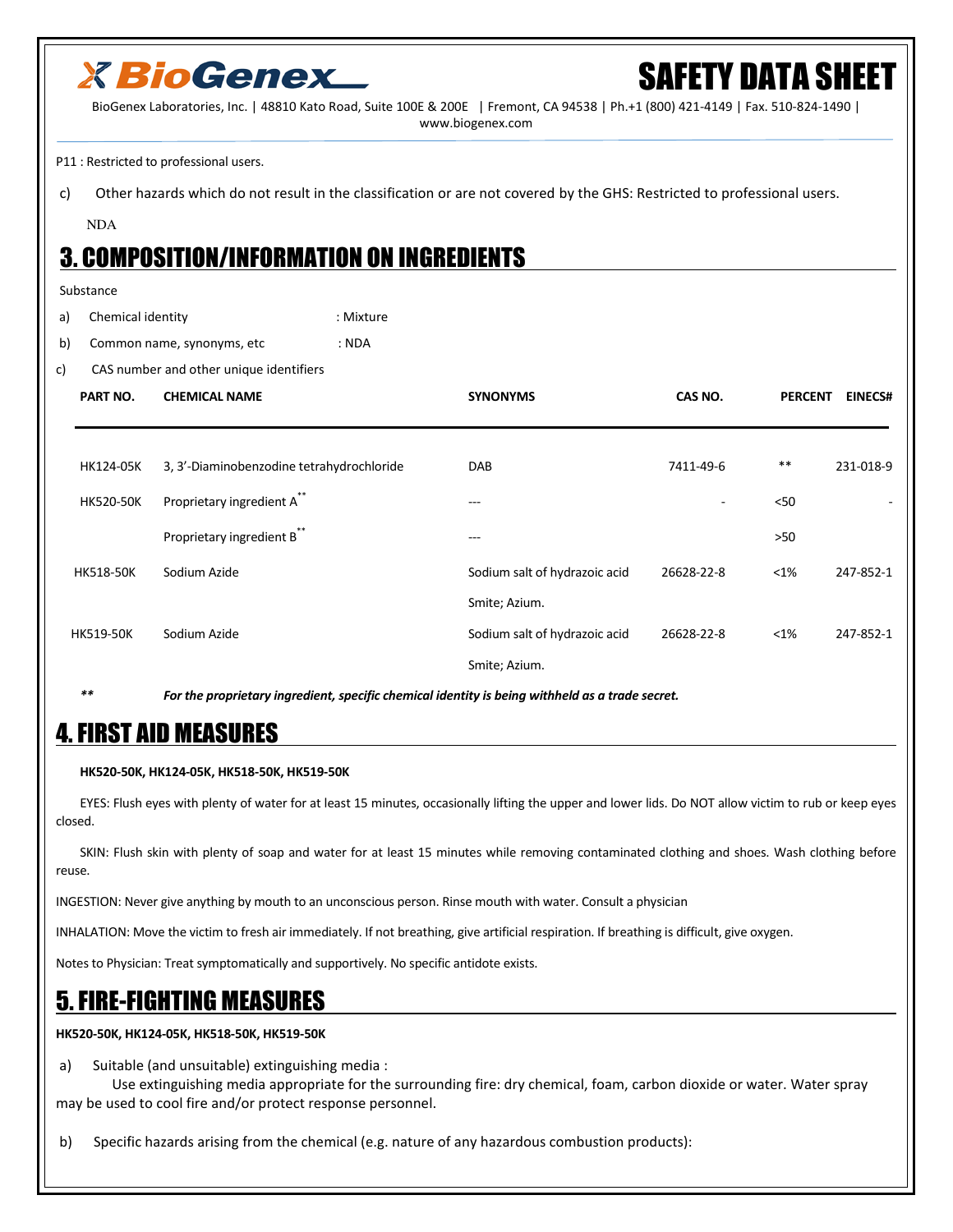

## SAFETY DATA SHEET

BioGenex Laboratories, Inc. | 48810 Kato Road, Suite 100E & 200E | Fremont, CA 94538 | Ph.+1 (800) 421-4149 | Fax. 510-824-1490 | www.biogenex.com

 The product itself does not burn. Move container from fire area if it can be done without risk. Avoid inhalation of material or combustion by-products. Keep away from strong acids

c) Special protective equipment and precautions for fire-fighters: Firefighters should wear proper protective equipment and self-contained breathing apparatus (SCBA) if necessary.

### 6. ACCIDENTAL RELEASE MEASURES

 **HK520-50K, HK124-05K, HK518-50K, HK519-50K** 

a) Personal precautions, protective equipment and emergency procedures:

 Personal protective equipment and clothing is recommended during all cleanup procedures. Eliminate all ignition sources, stop or control leak. Refer to Section 8 for additional information on exposure controls and personal protective equipment.

b) Environmental precautions:

Do not allow into any body of water. Check with local and State regulations before discharging into sewers or public landfills.

c) Methods and materials for containment and cleaning up.

 Avoid physical contact during removal. An approved respirator is recommended when irritant or nuisance vapors are produced. Flood area with water immediately. Control spill with wetted paper towels and isolate material. Place in a closed container and hold for waste disposal. Make sure towels or absorbent materials remain wet while waiting for chemical waste pick-up. Ventilate area and wash spill site after material pickup is complete. Refer to Section 13 for complete disposal information.

### 7. HANDLING AND STORAGE

#### **HK520-50K, HK124-05K, HK518-50K, HK519-50K**

 a) Precautions for safe handling: Wash thoroughly after handling. Remove contaminated clothing and wash before reuse. Use with adequate ventilation. Avoid contact with skin, eyes, and clothing. Eliminate all sources of ignition. Avoid eating, drinking and smoking when using the product.

 b) Conditions for safe storage, including any incompatibilities: Keep container in a tightly closed in a ventilated area. The recommended storage temperature is 2-8<sup>o</sup>C.Keep away from heat, sparks and open flame. Keep separate from food, feedstuffs, fertilizers and other sensitive material. Do not store in direct sunlight.

### 8. EXPOSURE CONTROLS/PERSONAL PROTECTION

#### **HK520-50K, HK124-05K, HK518-50K, HK519-50K**

#### **Engineering Controls:**

Provide adequate general and local exhaust ventilation. Ensure compliance with applicable exposure limits.

#### **Personal Protective Equipment**

**Eyes:** Wear safety goggles.

**Skin:** Wear appropriate protective gloves to prevent skin exposure.

**Clothing:** Wear appropriate protective clothing to prevent skin exposure.

**Respirators:** None required where adequate ventilation conditions exist. .

### 9. PHYSICAL AND CHEMICAL PROPERTIES

#### **HK520-50K, HK518-50K, HK519-50K**

BOILING POINT : NDA : NDA VAPOR PRESSURE (MM HG): NDA

VAPOR DENSITY (AIR=1) : NDA MELTING POINT : NDA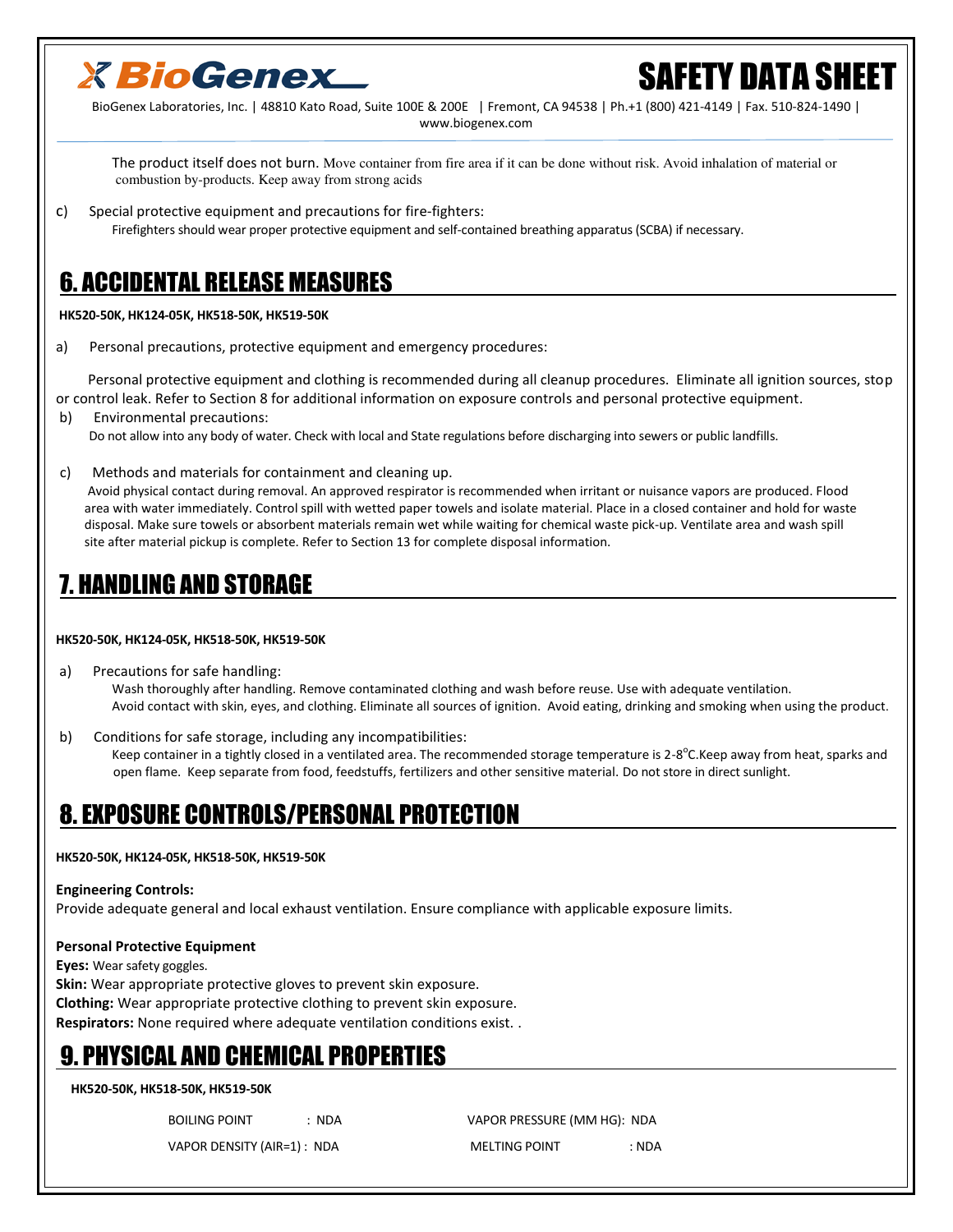## **X BioGenex**

# FETY DATA SHEFT

BioGenex Laboratories, Inc. | 48810 Kato Road, Suite 100E & 200E | Fremont, CA 94538 | Ph.+1 (800) 421-4149 | Fax. 510-824-1490 | www.biogenex.com

SPECIFIC GRAVITY : NDA SOLUBILITY (H2O) : NDA

APPEARANCE & ODOR : Clear liquid, Odorless

#### **HK124-05K**

BOILING POINT : NDA : NDA VAPOR PRESSURE (MM HG): NDA VAPOR DENSITY (AIR=1): NDA MELTING POINT: NDA SPECIFIC GRAVITY : NDA SOLUBILITY (H2O): NDA APPEARANCE & ODOR : Light Brown Liquid

### 10. STABILITY AND REACTIVITY

#### **HK124-05K**

STABILITY: Stable under recommended conditions.

CONDITIONS TO AVOID: Strong oxidizing agents; Mixtures with hydorgen peroxide are highly explosive; Ignites on contact

with potassium permanganate or calcium hypochlorite; nitric acid and sulfuric acid; perchloric acid and lead oxide..

HAZARDOUS POLYMERISATION : Hazardous polymerization does not occur.

HAZARDOUS DECOMPOSITION PRODUCTS: Carbon monoxide, carbon dioxide, nitrogen oxides, hydrogen chloride gas.

#### **HK520-50K, HK518-50K, HK519-50K**

 STABILITY: Stable under recommended conditions. CONDITIONS TO AVOID : Avoid dust formation. Incompatible products HAZARDOUS POLYMERISATION : Hazardous polymerization does not occur. MATERIALS TO AVOID : Strong oxidizing agents, Alcohols, Powdered metal salts HAZARDOUS DECOMPOSITION PRODUCTS : Carbon monoxide (CO), Carbon dioxide (CO2)

### 11. TOXICOLOGICAL INFORMATION

a) Information on the likely routes of exposure: Eyes, Oral, Dermal, Inhalation

b) Symptoms related to the physical, chemical and toxicological characteristics:

#### **HK124-05K**

INHALATION: May cause respiratory tract irritation

INGESTION: May cause gastrointestinal irritation with nausea, vomiting, and diarrhea

SKIN CONTACT: May cause skin irritation. May be fatal if absorbed through skin.

EYE CONTACT: May cause severe eye irritation and possible eye burns.

CHRONIC: Repeated exposure may cause erosion of teeth.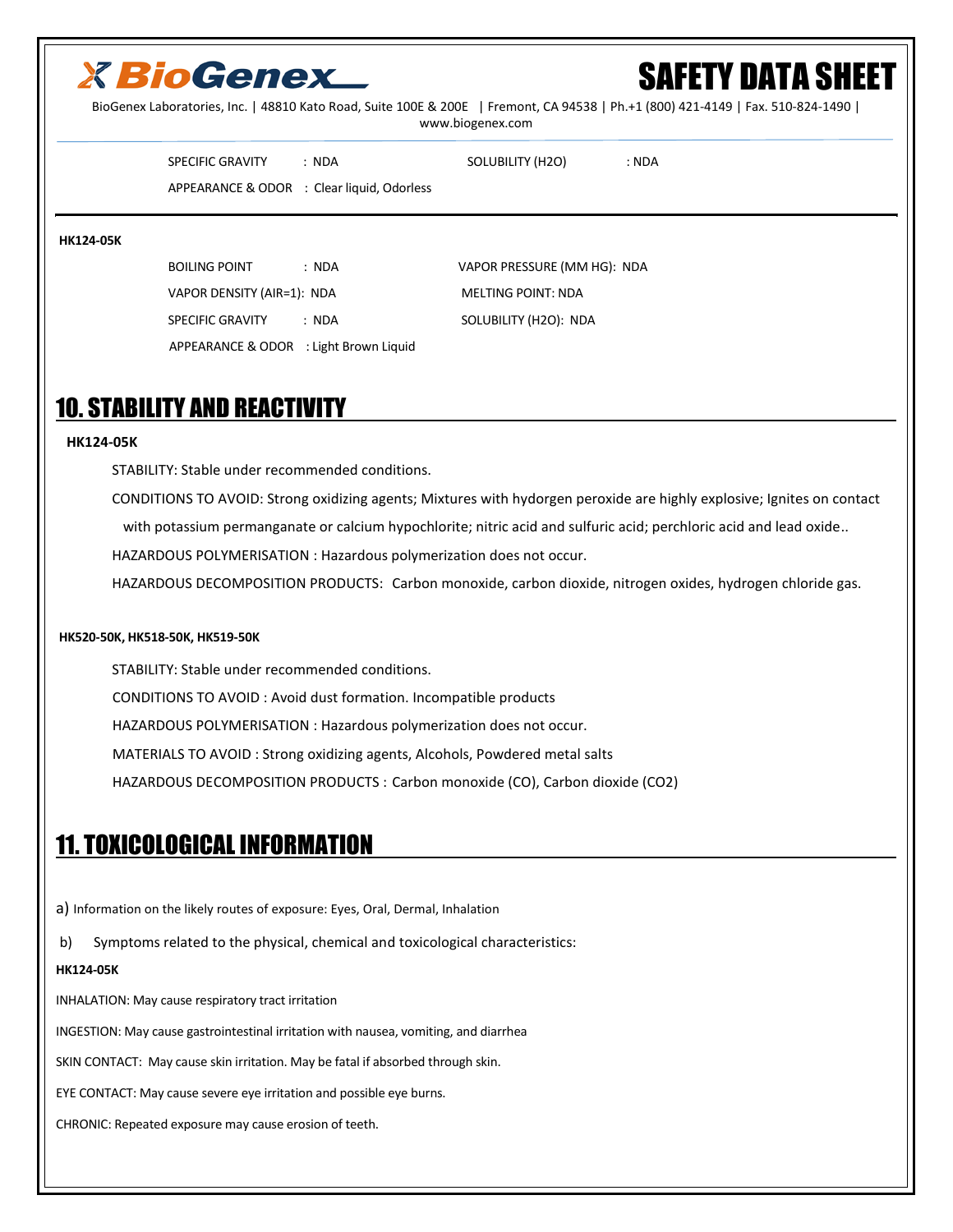

## *NEETY DATA SHEET*

BioGenex Laboratories, Inc. | 48810 Kato Road, Suite 100E & 200E | Fremont, CA 94538 | Ph.+1 (800) 421-4149 | Fax. 510-824-1490 |

www.biogenex.com

#### **HK520-50K, HK518-50K, HK519-50K**

INHALATION: May cause respiratory tract irritation.

INGESTION: May cause nausea, vomiting, headaches, dizziness, and gastrointestinal irritation.

SKIN CONTACT: May cause skin irritation.

EYE CONTACT: May cause eye irritation

TARGET ORGANS: NDA

c) Delayed and immediate effects and also chronic effects from short and long term exposure

NDA

d) Numerical measures of toxicity (such as acute toxicity estimates)

#### **TOXICITY DATA**

#### **HK124-05K**

|             |              |                             |                         | <b>CARCINOGENICITY</b> |             |              |            |            |            |
|-------------|--------------|-----------------------------|-------------------------|------------------------|-------------|--------------|------------|------------|------------|
| <b>CAS#</b> | <b>RTECS</b> | <b>LD50</b>                 |                         | <b>ACGIH</b>           | <b>IARC</b> | <b>NIOSH</b> | <b>NTP</b> | OSHA       | Other      |
| 7411-49-6   |              | DV8753000 IPR-MUS: 63 mg/kg | NCIBR NCI-E-68-1311, 73 | <b>NDA</b>             | <b>NDA</b>  | <b>NDA</b>   | <b>NDA</b> | <b>NDA</b> | Ca Prop 65 |

 Only selected Registry of Toxic Effects of Chemical Substances (RTECS) data is presented here. Consult the actual entry in RTECS for complete information.

#### **HK520-50K**

No data on possible environmental effects have been found.

### 12. ECOLOGICAL INFORMATION

#### **HK520-50K, HK124-05K, HK518-50K, HK519-50K**

| a) | Ecotoxicity (aquatic and terrestrial, where available): NDA |       |
|----|-------------------------------------------------------------|-------|
| b) | Persistence and degradability                               | : NDA |
| C) | Bioaccumulative potential                                   | : NDA |
| d) | Mobility in the soil                                        | : NDA |
| e) | Other adverse effects                                       | : NDA |

### 13. DISPOSAL INFORMATION

 Description of waste residues and information on the their safe handling and methods of disposal, including the disposal of any contaminated packaging.

#### **HK520-50K, HK124-05K, HK518-50K, HK519-50K**

Dispose in accordance with all applicable federal, state, and local environmental regulations.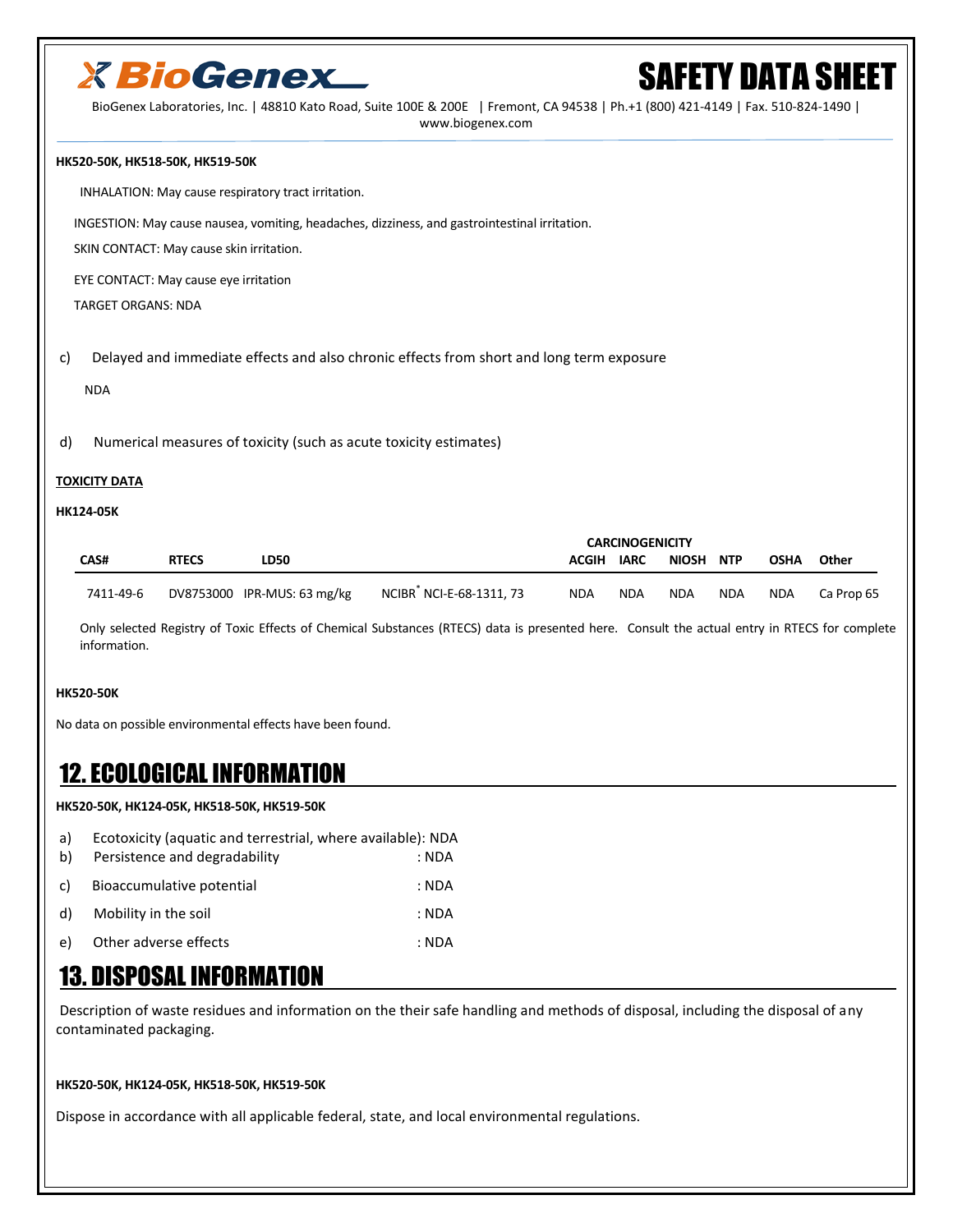## **X BioGenex**

# SAFETY DATA SHEET

BioGenex Laboratories, Inc. | 48810 Kato Road, Suite 100E & 200E | Fremont, CA 94538 | Ph.+1 (800) 421-4149 | Fax. 510-824-1490 | www.biogenex.com

### 14. TRANSPORT INFORMATION

US DOT: No information available

IMO: No information available.

IATA: No information available.

RID/ADR: No information available.

Canadian TDG: No information available.

### 15. REGULATORY INFORMATION

#### **HK124-05K**

Risk Phrases:

R 36/37/38 Irritating to eyes, respiratory system and skin

Safety Phrases:

S 26 In case of contact with eyes, rinse immediately with plenty of water and seek medical advice

#### **HK520-50K**

RISK PHRASES

R61 : May cause harm to the unborn child.

#### SAFETY PHRASES

S38 : In case of insufficient ventilation, wear suitable respiratory equipment.

S39 : Wear eye/face protection.

S45 : In case of accident or if you feel unwell, seek medical advice immediately (show label where possible).

- S53 : Avoid exposure obtain special instructions before use.
- S60 : This material and/or its container must be disposed of as hazardous waste.
- P11 : Restricted to professional users.

### 16. Other information including information on preparation and revision of the SDS

Key abbreviations:

N/A : Not Applicable NDA : No data available

Notice to reader

 Each BioGenex SDS was developed to be used only with the corresponding BioGenex product. The information above is believed to be accurate and represents the best information currently available. We make, however, NO WARRANTY OF MERCHANTABILITY OR ANY OTHER WARRANTY,